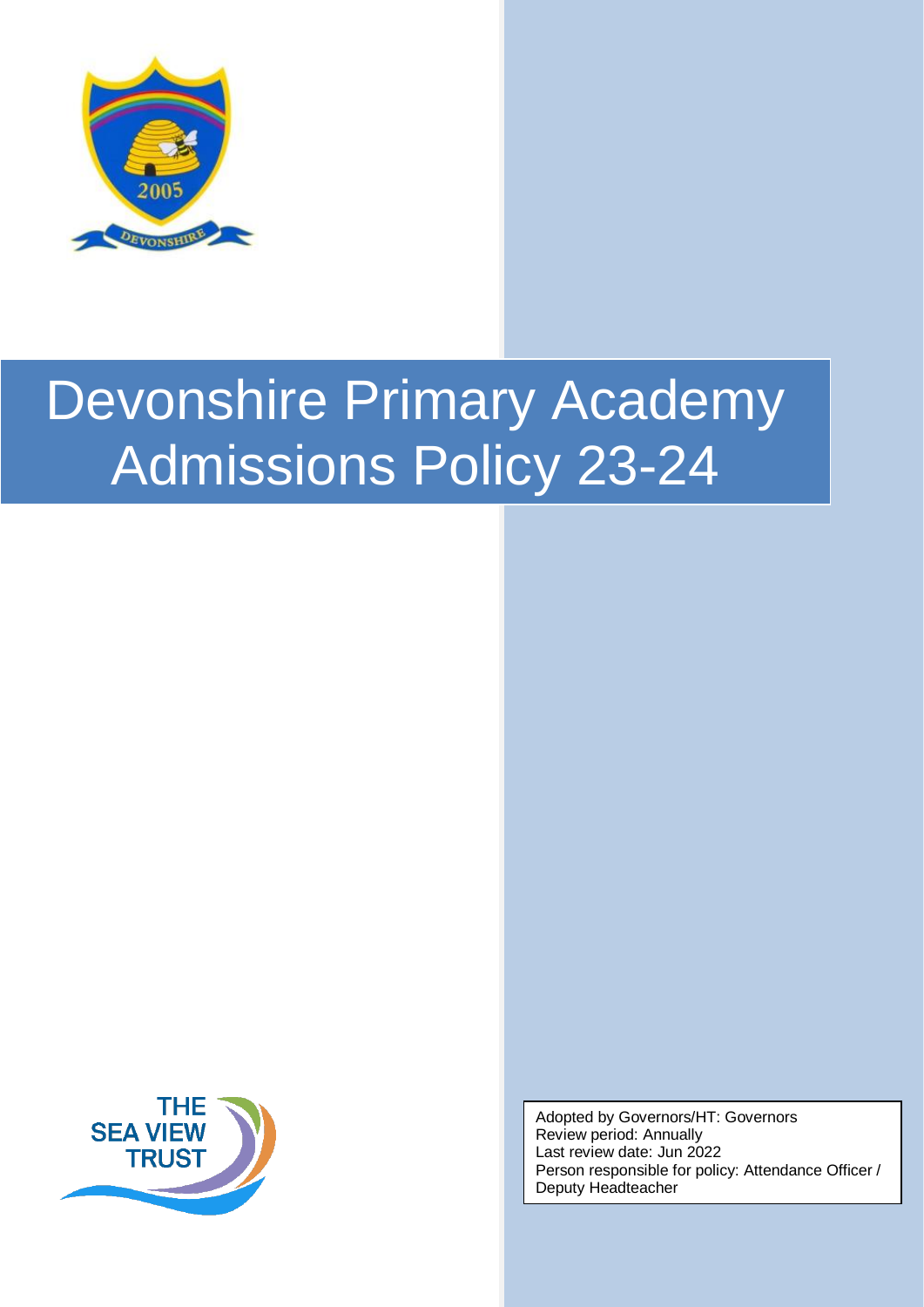The Academy require a copy of your child's birth certificate prior to admission. The absence of a birth certificate could delay your child's admission date.

*For Preschool Admission information, see Appendix 1 at the end of this document.*

Devonshire Primary Academy is an academy and its Governing Body is the admissions authority. The Governing Body has agreed to operate admissions on the same basis as that used by the Local Authority (Blackpool).

Devonshire Primary Academy operates within an equal preference scheme and welcomes all children.

## **The planned admission number for 2023/24 is 60.**

## **Application Procedures**

Applications must be made using the Common Application Form, which will be made available by the Local Authority's (LA) School Admissions Team. Applications can also be made online via the LA's website[:](http://www.blackpool.gov.uk/schooladmissions) [www.blackpool.gov.uk/schooladmissions](http://www.blackpool.gov.uk/schooladmissions) [o](http://www.blackpool.gov.uk/schooladmissions)r paper copies can be requested from the LA's School Admissions Team [from](http://www.blackpool.gov.uk/schooladmissions) **1 st [September](http://www.blackpool.gov.uk/schooladmissions) 2022.**  Contact details for the LA's School Admissions Team can be found on Page 7 of this policy.

Applications must be made direct to the LA no later than **15th January 2023.**

All places will be offered by the LA's School Admissions Team on behalf of the Governing Body, within the primary co-ordinated admissions scheme operational in the Local Authority's area. The offer date for a September 2023 start is **16th April 2023**.

You must apply to the authority where you live. If you are unsure, for example if you live near council boundaries, it is whichever LA you pay your council tax to. You can apply for a primary school in any area, but you must apply to your home authority. If you live outside the Blackpool area, please contact your home authority to request an application.

A Lancashire County Council application can be requested by ringing the Pupil Access Team on 01524 581134 or writing to the Area Education Office (North), PO Box 606, White Cross Education Centre, Quarry Road, Lancaster LA1 3SQ. Online application via website.

## **Co-ordinated Admission Arrangements**

In accordance with the Education (Co-ordination of Admission Arrangements) Regulations 2006, Blackpool's Co-ordinated Scheme for Primary Schools allows for an inter-Blackpool co-ordinated approach, which is also fully co-ordinated with Lancashire County Council.

## **Infant Class Size**

The Education (Infant Class Sizes) (England) Regulations 1998 (SI 1998/1973) as amended by SI 2006/3409 prescribed that infant classes must not contain more than 30 pupils with a single qualified teacher. (The School Admissions (Infant Class Sizes) (England) Regulations 2012 – introduces certain exceptions relating to children of multiple births and children of UK service personnel).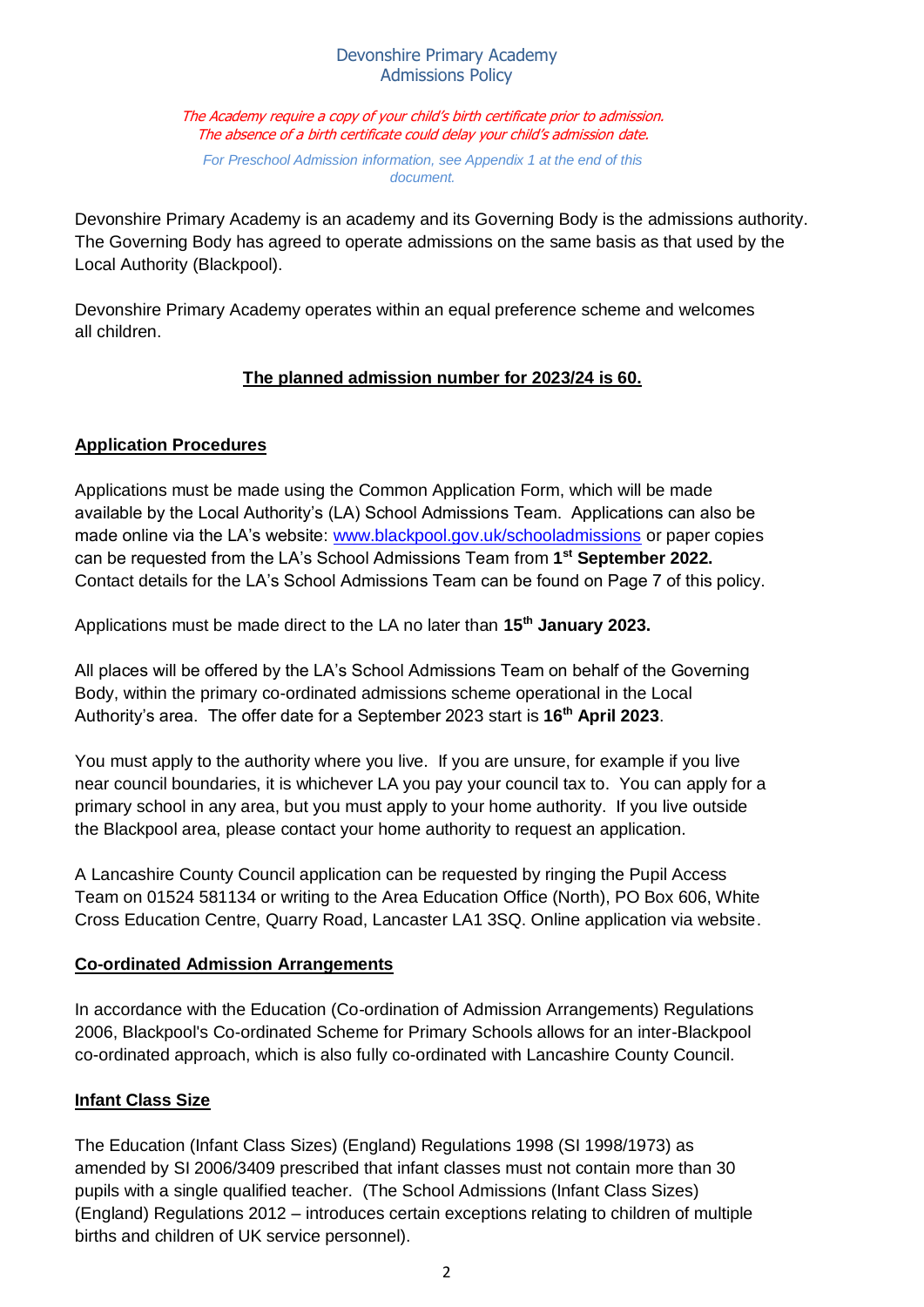## **Multiple Births**

Where there are twins or triplets wanting admission and there is only a single place left within the admission number, then the governing body will exercise as much flexibility as possible within the requirements of infant class sizes. In exceptional circumstances we are now able to offer places for both twins, or all triplets, even when this means breaching infant class size limits. This may also apply to children who are siblings within the same year group.

## **Deferred Entry**

Primary admission may be deferred by up to two school terms. Where parents/carers wish to defer entry this must be agreed with the school.Where deferred arrangements are agreed, school places will be reserved.

If a child has a fifth birthday during the summer term and parents/carers wish to defer entry until the September, they can opt to miss the reception year. School places cannot be reserved in these circumstances and parents/carers would have to apply for a Year 1 place during the Summer Term.

## **Oversubscription Criteria**

If your child has an Education Health and Care Plan (EHCP) or Statement of Special Educational Needs that names Devonshire Primary Academy, the school must give your child a place. If you apply for a place in the middle of the school year, the school must give your child a place straightaway, even if classes are full.

In the event of the school being oversubscribed the Governing Body's criterion gives priority to the following children:

**1 Our Children/Looked After Children (LAC). \*** - this is required by the Education and Inspections Act 2006 and the Education (Admission of Looked After Children) (England) Regulations 2006 **and Our Children/Looked After Children from Abroad (IAPLAC)\*\*** – this is required by the May 2021 School Admissions Code.

\*A Looked After Child is a child in the care of the Local Authority or provided with accommodation by the Authority (as defined in Section 22 of the Children's Act 1989) at the time of application and allocation. This definition has been extended to include adopted children who were previously in the care of the local education authority or provided with accommodation by that authority as defined in Section 22 of the Children Act 1989. \*\*A Looked After Child from Abroad is a child in state care outside of England or who ceased to be in state care as a result of being adopted.

**2 Medical Conditions.** Priority will be given when a child or their parent/carer has a serious medical condition. Supporting evidence will be required and this must set out the particular reasons and the level of risk to the child or family's health as to why **this** school is the most suitable school and the difficulties that would arise if the child had to attend an alternative school.

If you are applying online, you must send the supporting document(s) to the School Admissions Team with your child's name and date of birth clearly stated.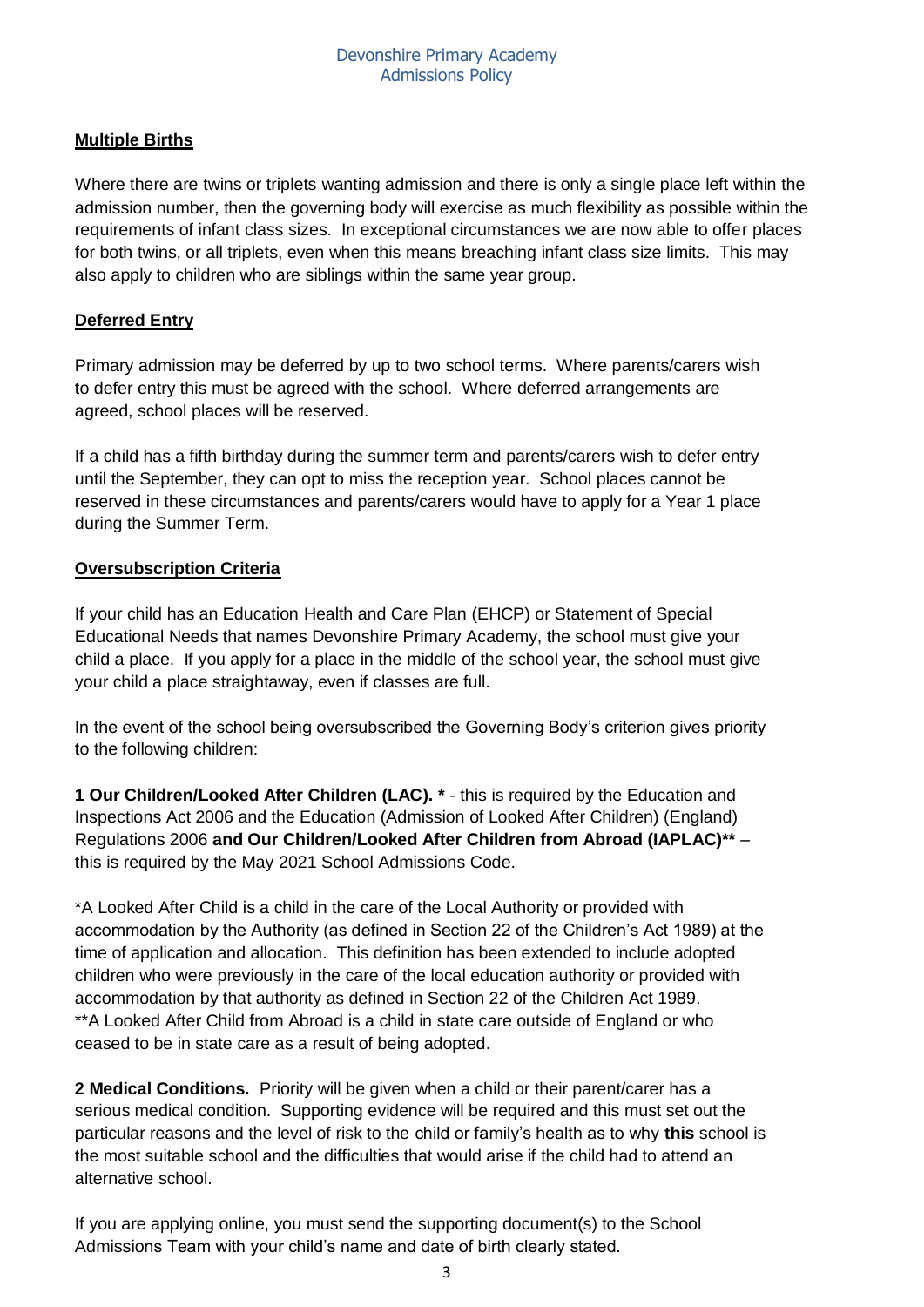**3 Social or Welfare Reasons for Admission.** Where there are exceptional sensitive individual and compelling family circumstances, which are directly relevant to Devonshire Primary Academy these may also be considered at the time of application.

Requests for consideration within this criterion will require appropriate professional reports e.g. from a social worker, police officer or educational psychologist. The report must demonstrate exact reasons and the impact on the child or family's circumstances as to why this is the only suitable school compared to other schools available. Only exceptional reasons directly relevant to this school will be considered. The higher priority of social or welfare reason will be given to the child for the preferred school only if the submitted report unequivocally proves the circumstances and why an alternative school is unsuitable.

## **If supporting evidence is not provided, it will not be possible to consider the application under the social and welfare criterion.**

All information which is submitted will be considered as being confidential.

**4 Siblings.** Priority is given to children who have siblings attending Devonshire Primary Academy at the time of application and who will be attending at the time of admission. This includes full brothers and sisters who may not live at the same address. Stepchildren or foster children who live at the same address are also classed as siblings.

You must give full details of all siblings in the application.

**5 Distance.** The address you state on your application must be the current one at the time of application. If your address changes after you have submitted your application, you should notify the School Admissions Team immediately.

*The distance between the applicant's home (including flats) and school is taken as a straight line between the Local Land and Property Gazetteer (LLPG) address point of the applicant's home and of the school site. The LLPG is a point within the boundary of the property and is usually located at its centre.*

Distances are measured using the Council's Geographic Information System.

If the LA is unable to determine eligibility on distance, i.e. two or more addresses are equal distance from the school, a random allocation will be carried out. In the event of a random allocation, someone independent of the Children's Services Department and of the school would supervise the process, and parents would be invited to attend.

NB. The shortest safe walking route continues to be a consideration for assisted transport purposes.

Where there are more preferences than there are places available, the Governing Body employs its oversubscription criteria to objectively determine which children should be offered a place at Devonshire Primary Academy.

In the event of the admission number being reached within any one of the oversubscription criteria in the order listed, the distance criteria will be used as a 'tie breaker'.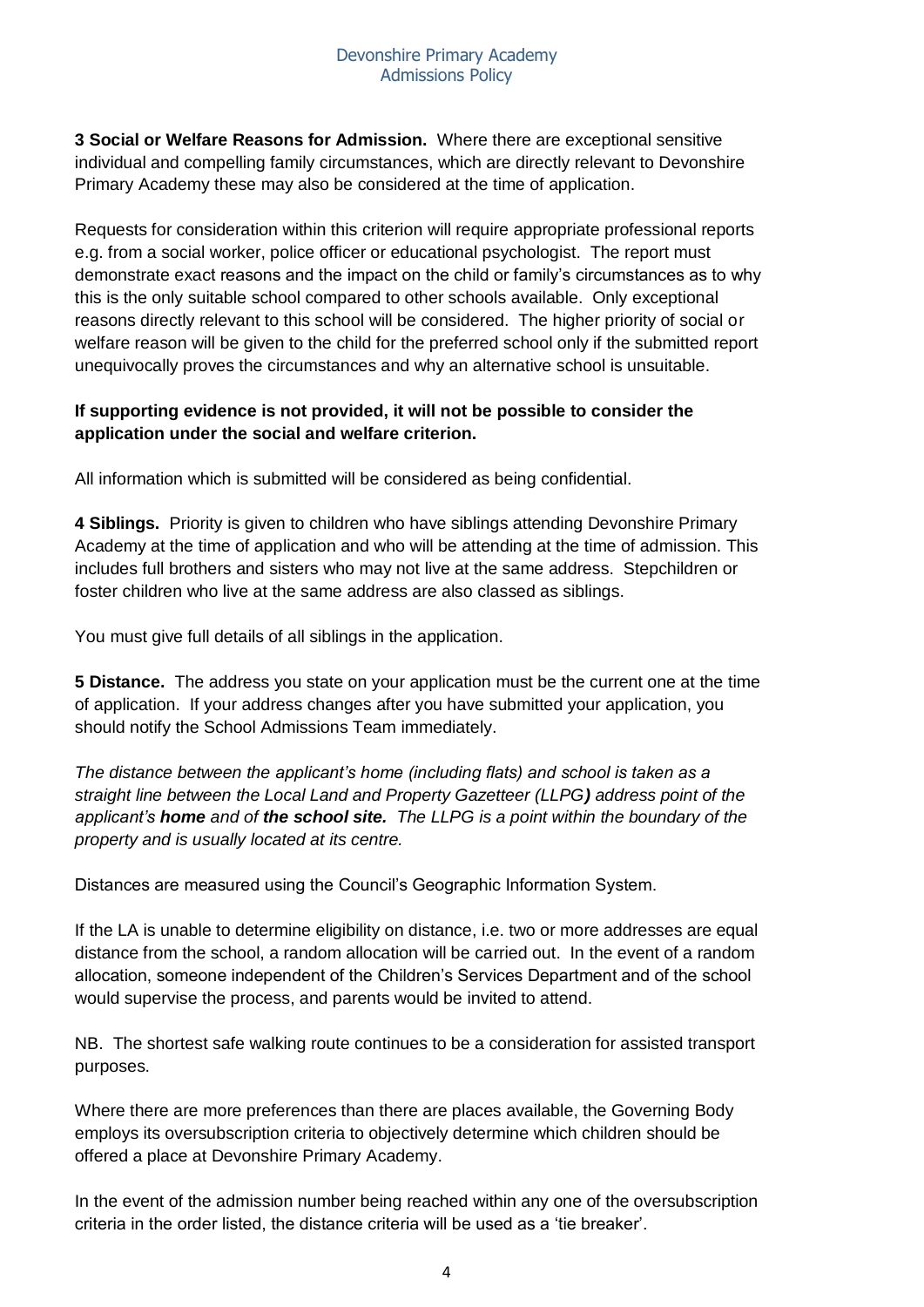## **Late Applications**

Applications received after the published closing date will be treated as late applications.

Only in exceptional circumstances, and where appropriate evidence is provided, will those applications received after the closing date (but before offers of places have been made) be considered concurrently with those applications received on time. The circumstances which might justify a late application include, but are not restricted to, the illness of a single parent/carer which might have reasonably impinged upon their ability to submit an application on time or where a family has just moved into the area.

## **Change of Preference**

Once you have submitted your preferences, you may only request a change if there is a significant reason for doing so, for example, if you move address.

**You will be unable to access the on-line system after the closing date.** Any requests for a change of preference should be made in writing, but evidence must be provided to demonstrate the reasons for your changes.

Parents requesting a place at Devonshire Primary Academy, either because they are new to the area, or because they are wishing to transfer from another local Primary School will be required to complete a common application form, allowing them to express up to three preferences. The admission of all students to Blackpool schools will be co-ordinated by the School Admissions Team.

Any application for a school place received after the start of the academic year will be treated as a non-routine admission. Applications received during the course of the year require parents to send information to the Admissions Team at Blackpool Children Services Department. This application for a non-routine admission will then be considered in the context of available school places.

**Once a place has been awarded, whether that be at the start of the academic year, or midyear, parents must produce their child's original birth certificate in order for the child to be able to be placed on role at the Academy.**

## **Fraudulent Applications**

If it is found that a child has been allocated a place due to misleading information having been provided, for example an incorrect address, then the offer of a place may be withdrawn and the offer of an alternative school will be made by the LA.

## **Waiting Lists**

Waiting lists will be set up in the week following the letters being sent to parents. As places become available, the child highest on the waiting list will be offered the place. This is not dependent on whether an appeal has been submitted.

The School Admissions Team will maintain the Waiting List, on behalf of the Academy, until the end of the Autumn Term.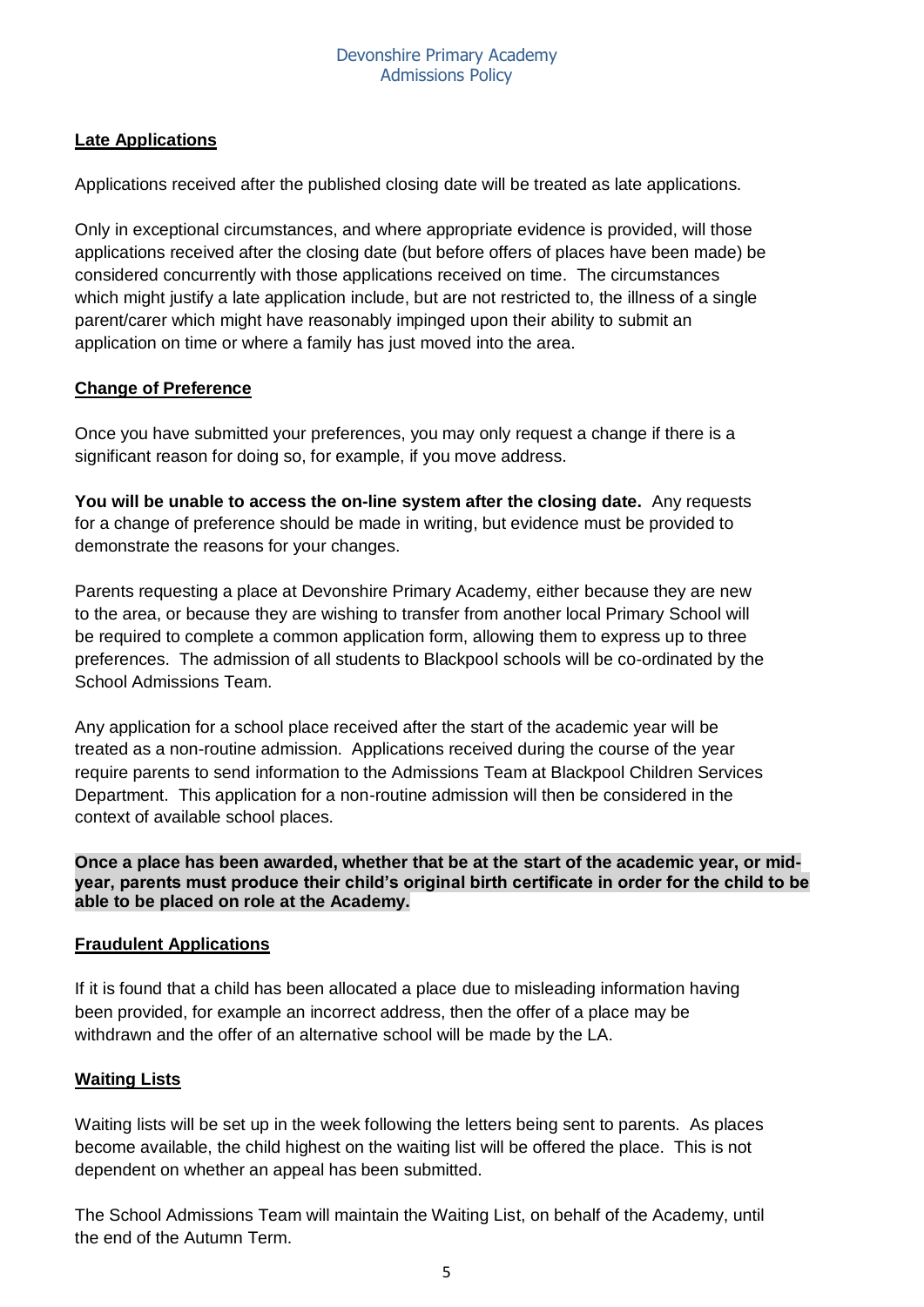## **Appeal Arrangements**

All appeals will be co-ordinated by Blackpool Children's Services Department.

Where the Governing Body is unable to offer a place because the school is oversubscribed, parents have the right of appeal to an independent admission appeal panel, set up under the School Standards and Framework Act, 1998 as amended by the Education Act 2002.

Parents should notify Blackpool Children's Services Department as soon as possible after receiving the letter refusing a place, if they want to appeal. Parents will have the opportunity to submit their case to the panel in writing and also to attend in order to present their case. Parents will receive 10 school days' notice of the place and time of the hearing.

#### **Our Children (previously known as Looked After Children (LAC))**

Transfers for Our Children are generally discouraged.

Our Children in the care of Blackpool Council must always have agreement by the Director of Children's Services for any in-year school/academy transfer. This does not apply to placements into Educational Diversity or from Educational Diversity returning to mainstream.

#### **Elective Home Education (EHE)**

Parents are strongly advised to contact the LA's School Admissions Team about the responsibilities which will placed upon them should they decide to home educate. EHE advice is available – telephone 01253 476712 or 476443.

Where a return from EHE is requested within two school terms, the child will usually return to their former school/academy. Parents and carers can then look at transfer options within the first of term protocol.

#### **Changing School/Academy**

All parents and carers are strongly advised to consider whether any change of school/academy is really necessary.

National research has shown that children who move during either primary or secondary education do less well in examinations.

Around 62% of children who did not move got 5 x GCSEs (A\* - C grades). This figure was around 44% for children who moved just once during the previous 4 years.

This decline in attainment tends to increase every time a child changes school or academy.

Parents and carers should therefore seriously consider whether a transfer is the best option for their child's education**.** This is especially the case for children who have started their examination options.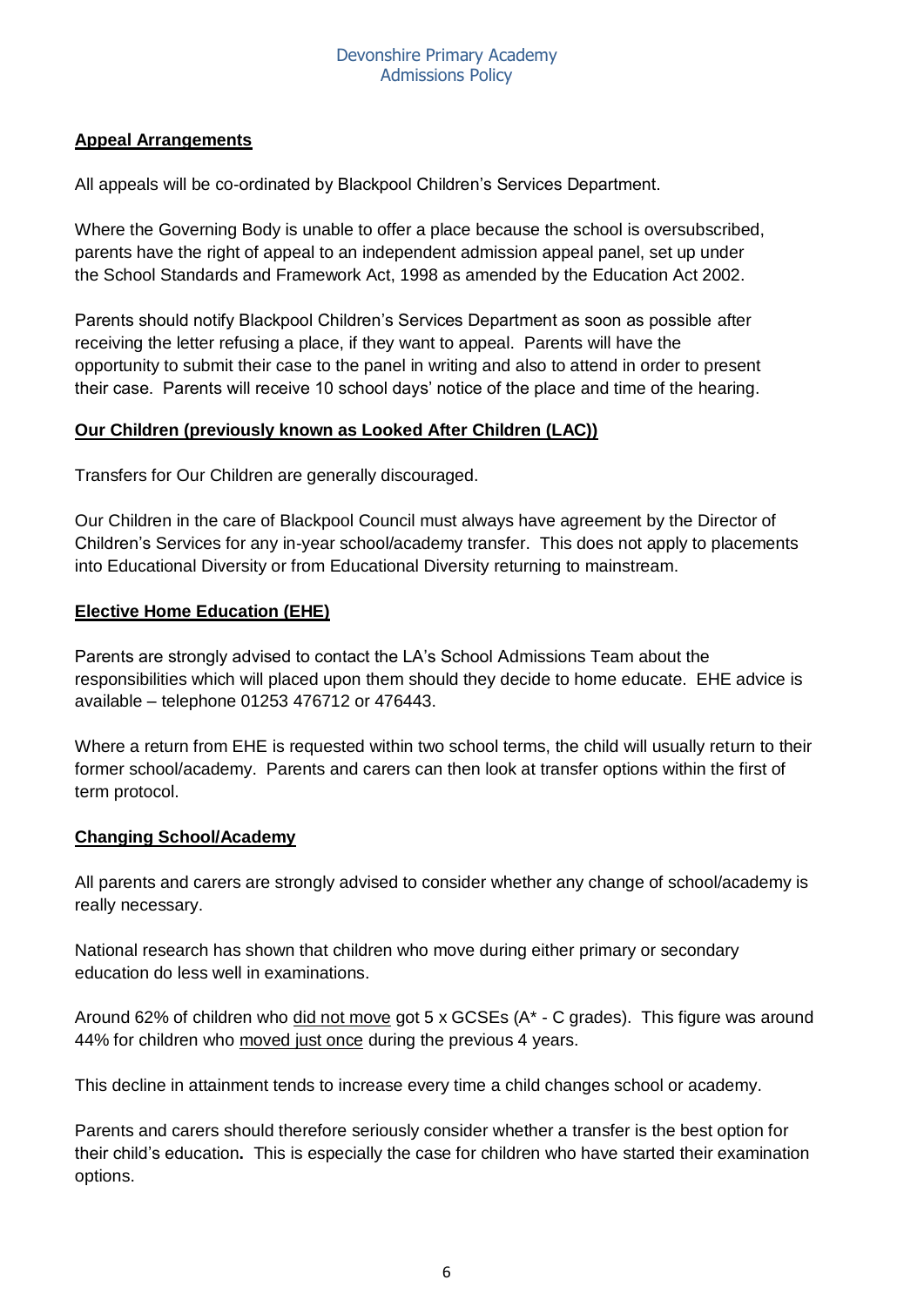Parents should not be pressured to move because of disciplinary or attendance issues – and often transfers in these circumstances will not resolve the underlying issues. Similarly, where bullying is given as a reason, the details will be verified with the child's current school/academy.

#### **In Year Admissions and First Day Protocol**

## **1 st Day of Term Protocol**

The Education Act 1996 allows admission authorities to limit in-year transfers to the start of the following school term.

This means that where there are available places, and the transfer is agreed, this will usually be from the start of the next school term.

*Your child must continue to attend the place at their current school/academy until the agreed transfer date.*

#### **Exceptions to the 1st of Term Protocol**

The protocol does not apply to new to area families where the child(ren) do not already have places. It also does not apply to children returning from Blackpool's Pupil Referral Unit (Educational Diversity) to mainstream.

Exceptions for earlier transfers must be agreed between schools and academies. These are admission authority decisions.

#### **Blackpool School/Academy Transfers**

Blackpool schools and academies have the in-year transfer form, which parents must complete to request a move. The form is also available from the LA's School Admissions Team (who can also confirm place availability within the area).

If there are available places in the required year groups, these generally will be offered; if not parents have the right to an admission appeal.

## **Blackpool (LA) School Admissions Team**

01253 476474 / 476637 / [schoolaccess@blackpool.gov.uk](mailto:schoolaccess@blackpool.gov.uk) for ROUTINE ADMISSIONS 01253 476446 / 476833 / [schoolaccess@blackpool.gov.uk](mailto:schoolaccess@blackpool.gov.uk) for NON-ROUTINE ADMISSIONS 01253 476713 / 476721 / [electivehomeeducation@blackpool.gov.uk](mailto:electivehomeeducation@blackpool.gov.uk) for ELECTIVE HOME **EDUCATION** 

## **Further Documentation**

Ctrl and Click on the heading to view the document below.

[DfE School Admissions Code](https://assets.publishing.service.gov.uk/government/uploads/system/uploads/attachment_data/file/1001050/School_admissions_code_2021.pdf)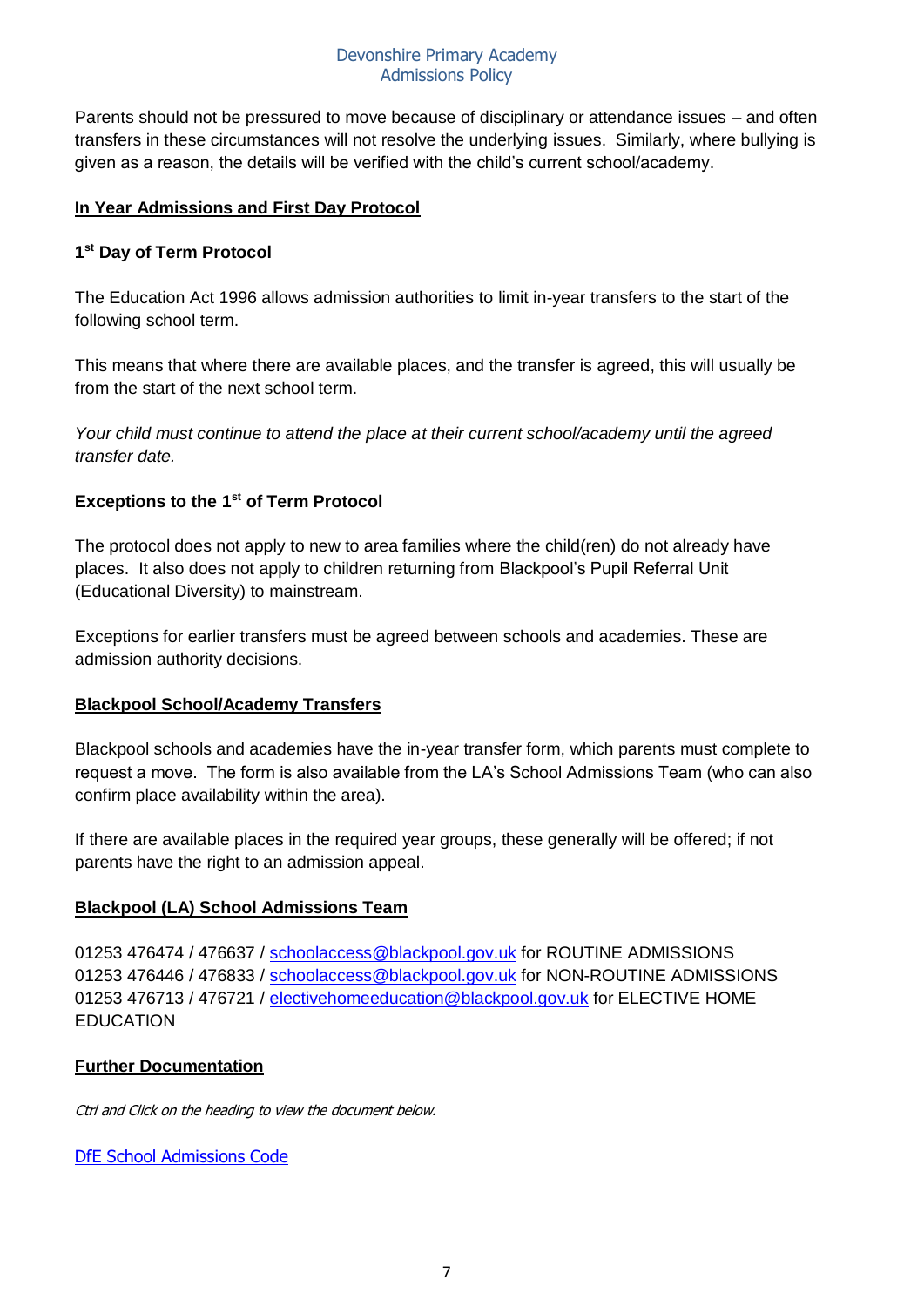#### **Appendix 1 Admission to Devonshire Preschool**

#### The Academy require a copy of your child's birth certificate prior to admission. The absence of a birth certificate could delay your child's admission date.

*Attendance in the Pre-School does not guarantee a place in the Primary Academy.*

#### **Introduction**

Devonshire Preschool provides care for children that are three years of age. The PAN is 52, though this total may be made up of AM/ Full Time/ PM sessions.

In the first instance, children are admitted to Preschool at the start of the academic year, one year before the child reaches statutory school age. In some cases, places are available for longer and a child may be offered a place from the term after which they have their third birthday.

Children attending Preschool are expected to complete at least three terms, unless there are exceptional circumstances.

## **15 / 30 Free Hours Childcare**

#### 15 Hours

Parents/carers of those attending Devonshire Preschool may access fifteen hours' free Preschool education, provided by Blackpool Council and funded through the Preschool Education Grant. For further information, please visit: [https://www.gov.uk/help-with-childcare-costs/free-childcare-and](https://www.gov.uk/help-with-childcare-costs/free-childcare-and-education-for-2-to-4-year-olds)[education-for-2-to-4-year-olds.](https://www.gov.uk/help-with-childcare-costs/free-childcare-and-education-for-2-to-4-year-olds) Devonshire Preschool also offers a limited number of 'additional hours' for which there will be a charge that is payable a week in advance (please see Appendix 2).

#### 30 Hours

Devonshire Preschool is also registered as an approved childcare provider to receive 30 hours' Preschool education for those parents/carers that are eligible.

You can apply to receive 30 hours' Preschool education when your child is 2 years and 36 weeks old.

| When your child turns 3 | When they can get 30 hours from                                       | Recommended time to apply |
|-------------------------|-----------------------------------------------------------------------|---------------------------|
|                         | <b>1 September to 31 December</b> Term starting on or after 1 January | 15 October to 30 November |
| 1 January to 31 March   | Term starting on or after 1 April                                     | 15 January to 28 February |
| 1 April to 31 August    | Term starting on or after 1 September                                 | 15 June to 31 July        |

You can apply outside of these recommended dates but you might not receive your code in time. You must have a valid code by the end of the month before a new term starts. If you do not apply in time, you will be responsible for paying for any childcare fees incurred.

Please note, you have to reconfirm your eligibility every 3 months. If you apply more than 3 months before the term starts, you'll have to reconfirm your eligibility in your account in order to keep your code valid.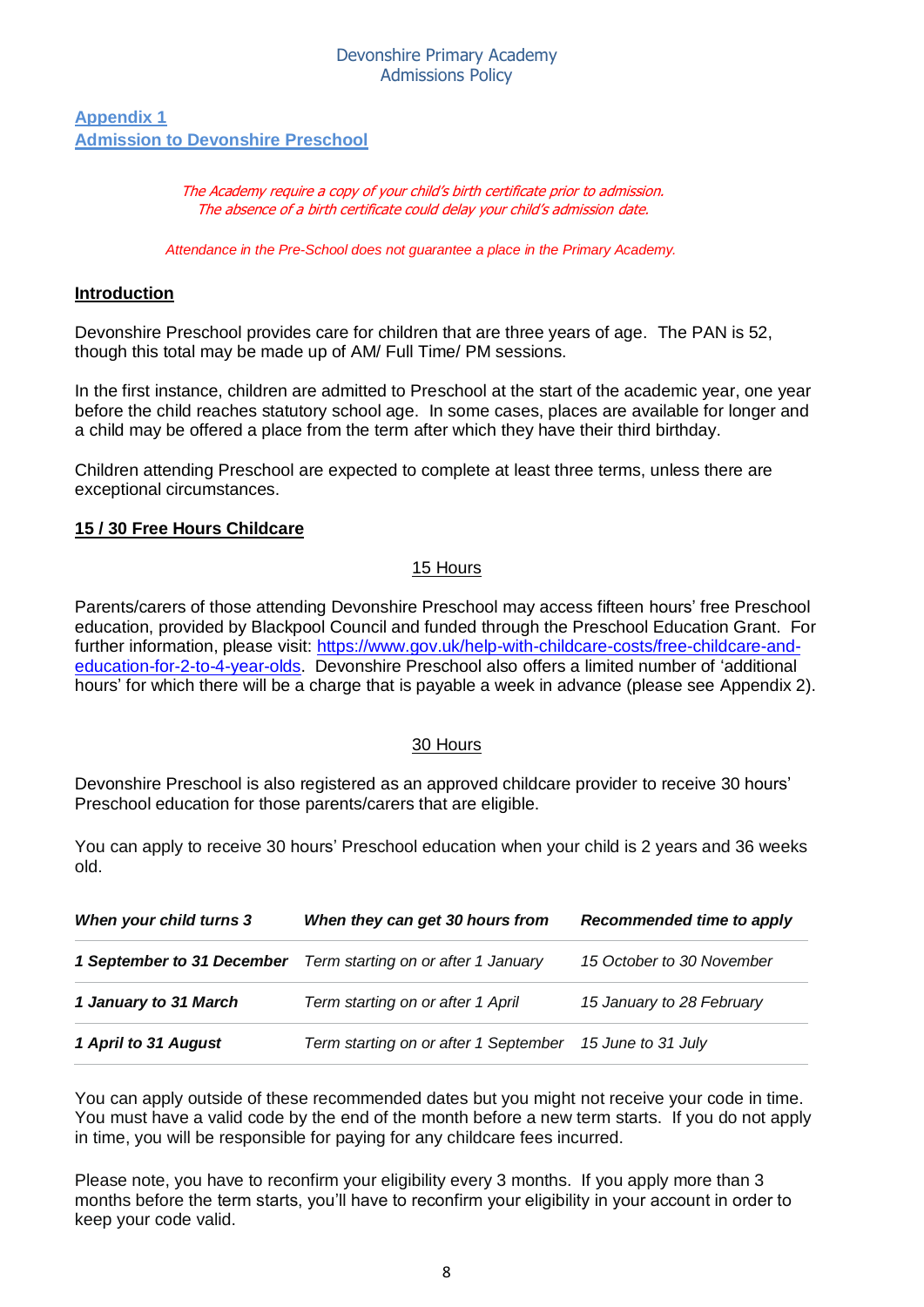For further information, please visit:<https://www.gov.uk/30-hours-free-childcare>

#### **Applications**

Parents/carers can register an interest in a Preschool place by completing an expression of interest form when their child is two years old, but places will not be allocated by length of time on the list. The completion of an expression of interest form does not guarantee a place in Preschool.

The arrangements for the admission of pupils to the Preschool rest with the Headteacher and the Governing Body, who manage admissions on behalf of the Local Authority.

Applications should be received no later than the last Friday in May for the following Autumn Term start. Parents/carers will be notified of the allocation of a place by the third week of June. Those who were unsuccessful in securing a place will be informed in writing; the letter will inform them that they may appeal to the Governing Body's Admissions Appeal Committee. The decision of the Committee will be binding on the applicant and the school.

#### **Admissions Procedure**

- Where there are more applications than places, all applications received by the deadline will be considered using the over-subscription criteria only.
- All information given by the parent/carer must be regarded as confidential, but must be made available to those considering the application.
- Applications for places will be considered by a committee of the Governing Body or the Governing Body may delegate this task to the Head Teacher and at least one other member of staff nominated by the Governing Body.
- When the provision is full, a waiting list will be established in the over-subscription priority order. When places become available children will be allocated from the waiting list.

#### **Over-Subscription Criteria**

When the number of applications for admission exceeds the number of places available, the following criteria will apply in order:

#### **1 Our Children (previously Looked After Children LAC))**

- Blackpool Council gives the highest priority to Looked After Children, as required by the Education and Inspections Act 2006 and the Education (Admission of Looked After Children) (England) Regulations 2006.
- \*A Looked After Child is a child in the care of the Local Authority or provided with accommodation by the Authority (as defined in Section 22 of the Children's Act 1989) at the time of application and allocation. This definition has been extended to include adopted children who were previously in the care of the local education authority or provided with accommodation by that authority as defined in Section 22 of the Children Act 1989. \*\*A Looked After Child from Abroad is a child in state care outside of England or who ceased to be in state care as a result of being adopted.
- If a child ceases to be a 'Looked After Child' after the application is made, this is regarded as a relevant change of circumstance.

#### **2 Medical Conditions**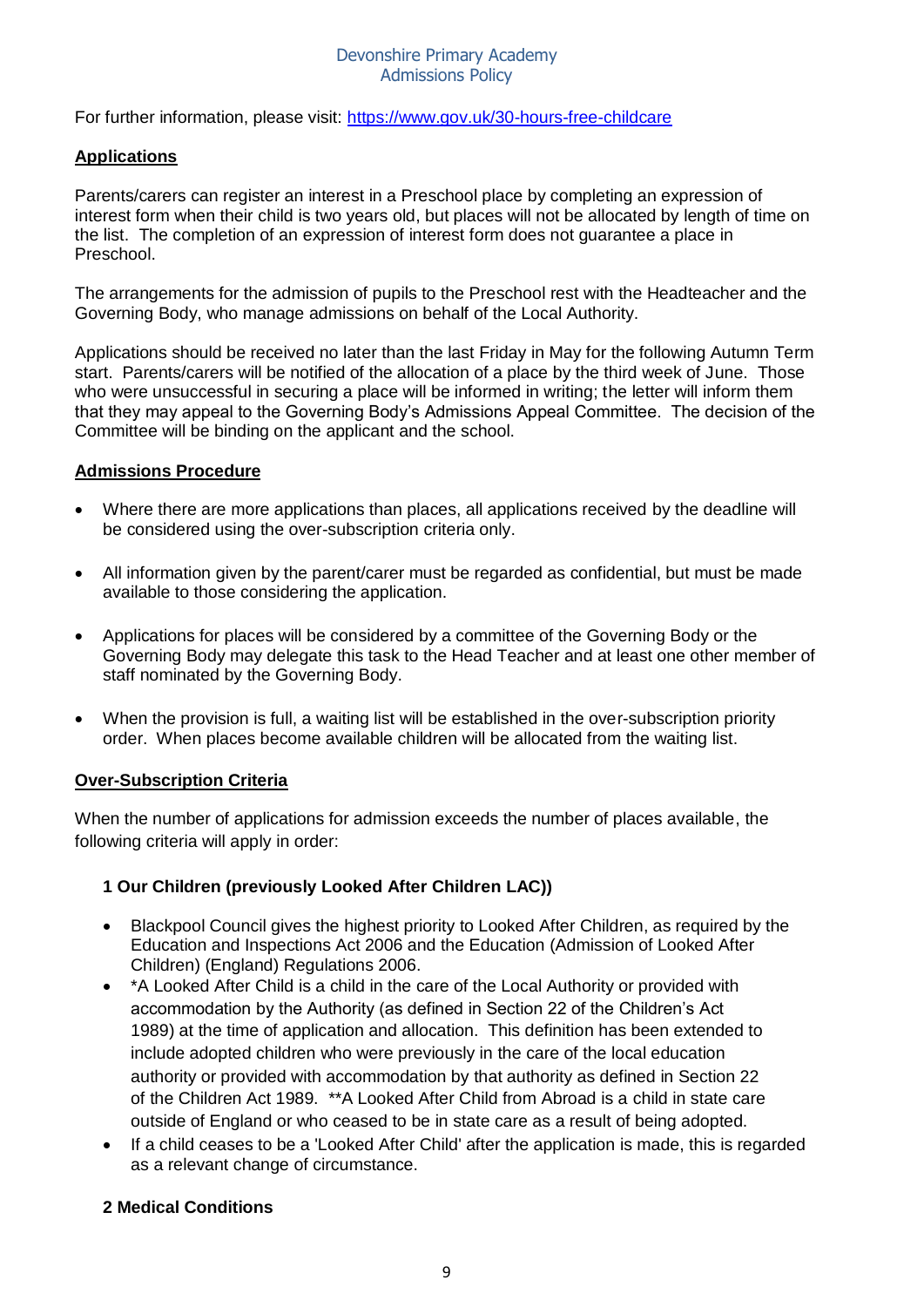- Priority will be given to children where they or their parent(s)/carer(s) have a serious medical condition where they contend that attendance at a particular setting is appropriate.
- Supporting evidence will be required and this must set out the particular reasons why the setting in question is the most suitable setting and the difficulties which could arise if the child had to attend an alternative setting.
- There must be substantive medical evidence e.g. in the form of a letter from a consultant doctor. Each case will be treated on merit and the Local Authority will consult its own medical advisers in deciding whether a higher priority will be given.
- Higher priority will be given if the LA's medical advisers consider attendance at a particular setting to be essential.
- Higher priority within this criterion will not be given if appropriate supporting evidence has not been produced.

## **3 Social or Welfare Reasons for Admission**

- Where there are sensitive individual and compelling family circumstances, which are directly relevant to the preferred setting, these may also be considered at the time of application. As it is difficult to make subjective judgments on requests for consideration within this criterion, appropriate professional reports or other documentary evidence will be required.
- Higher priority within this criterion will not be given if appropriate supporting evidence has not been produced.

## **4 Siblings**

- Priority will be given to brothers and sisters of children already attending the academy at the time of application and who will still be attending at the time of admission.
- This includes brothers and sisters who may not live at the same address. Stepchildren and foster children who are living with the same family at the same address would be classed as siblings. Stepchildren or foster children who do not live with the same family at the same address would not be classed as siblings.

## **5 'Distance' Criterion**

• Devonshire Primary Academy Preschool determines the distance from the applicant's home address to the academy on the following basis: AA route planner website - academy postcode to home postcode.

## **Phased Admission Policy**

Prior to starting Preschool, children and their parents/carers are visited at home by a team of two Preschool staff. During this visit, the admission form is completed and a starting date is arranged and agreed.

- Starting dates are chosen at random.
- Preschool staff arrange a mix of gender and dates of birth in each group.
- To ensure a smooth transition between home and school we admit the children in small groups. This helps the children to become familiar with their new surroundings and to talk to the adults who will be working alongside them.
- On the first day, parents/carers are invited to bring their children at a previously arranged time to ensure all the children have an equal opportunity to work with the Preschool staff and to make sure they are happy and settled in their new environment. Parents are encouraged to stay and work with their child.

Children with special educational needs may be admitted at a later date, after consultation between the parents, the SENDCO/ Headteacher and the LA.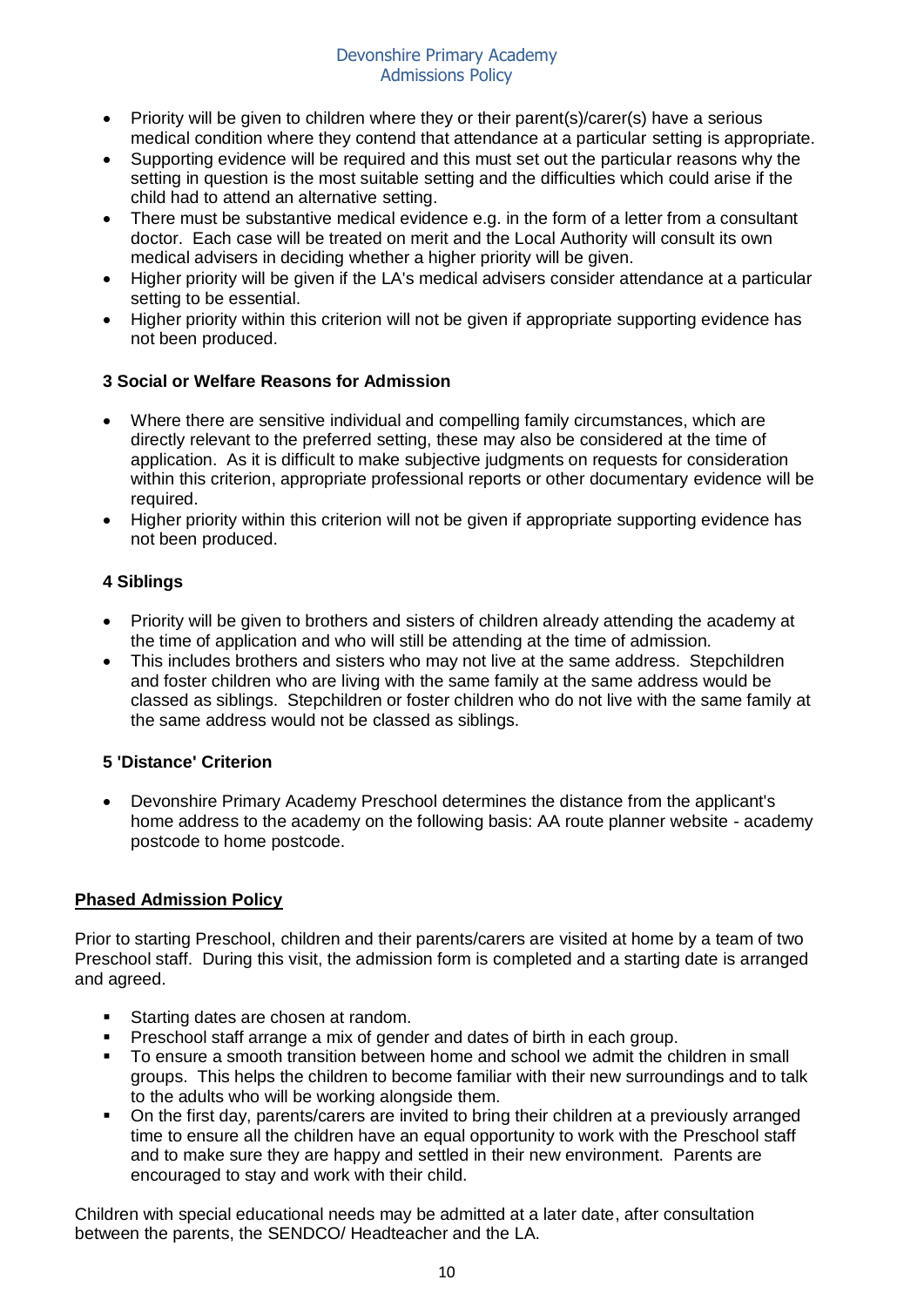# **Occasional Vacancies**

Vacancies may arise during the year for a number of reasons. All admissions will be in conformance with agreed criteria, in accordance with this policy, and records kept of decisions made.